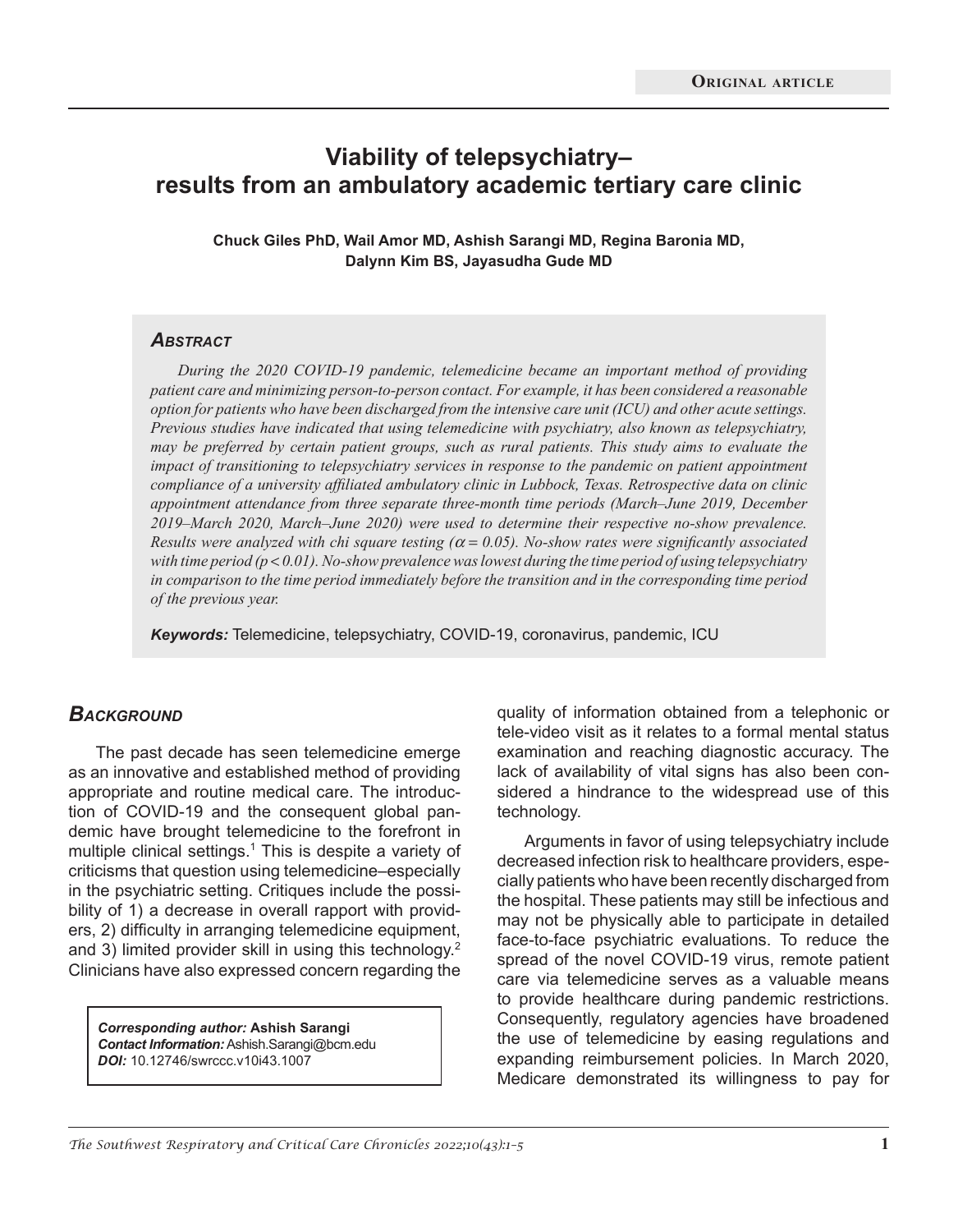treatment of COVID-19 patients via telemedicine. Additionally, the Health Insurance and Portability Act (HIPAA) began allowing providers to use personal phones and social media applications–such as Facetime–to treat patients.<sup>1</sup>

The American Psychiatric Association (APA) has supported the use of telepsychiatry, spearheading efforts to establish telemedicine since the 1950s.<sup>3</sup> A foundational objective of telemedicine is to deliver healthcare to remote patients who otherwise would not have routine, accessible care.<sup>2</sup> With the advancement and proliferation of communication technologies at lower costs, telemedicine has become a common method for delivering healthcare to patients. Telemedicine is well-suited for the practice of psychiatry, as the majority of care is provided by audio and visual means of communication, with minimal-to-no requirement for physical examination. Although valid concerns and potential flaws associated with remote care exist, the use of telemedicine to diagnose and treat psychiatric disorders has been shown to be as reliable<sup>4</sup> and effective as traditional in-person methods across a wide range of patient populations and disorders.5,6 Remote delivery of psychiatric care has also consistently received high patient satisfaction ratings, $4-6$  with certain patient populations, such as rural patients, reporting higher satisfaction with telemedicine visits than suburban patients.<sup>7</sup>

Previous studies on telepsychiatry have suggested that patients may be more willing to attend their appointments remotely due to a reduction in travel time and costs, a benefit that promotes access to care particularly for elderly and rural patients.<sup>5</sup> Furthermore, patients may prefer virtual visits because they feel more comfortable in a familiar environment, giving them a stronger sense of independence and control,<sup>5</sup> especially patients with PTSD or Asperger syndrome.<sup>8</sup>

The Texas Tech University Health Sciences Center (TTUHSC) Department of Psychiatry ambulatory clinic services patients from a large catchment area comprising major portions of West Texas and Eastern New Mexico. Due to a shortage of mental healthcare providers in those regions, patients from more rural areas seeking psychiatric treatment often have long commutes and higher travel costs. This

hindrance has been exacerbated by the stay-at-home guidelines placed during the pandemic, limiting travel for many. As part of the effort to minimize gaps in the continuity of care, this department is interested in exploring innovative methods to efficiently provide care to our more rural population, including considering the long-term use of telepsychiatry. Because telepsychiatry has been documented to be associated with decreased rates of appointment no-shows across multiple mental healthcare settings, it is helpful to determine whether the TTUHSC psychiatry clinic has noted a similar trend since transitioning to telepsychiatry during the 2020 COVID-19 pandemic. The purpose of this study is to compare and analyze the prevalence of missed appointments three months before and after offering telepsychiatry services in an outpatient ambulatory setting to assess the benefits of implementing telepsychiatry as a long-term solution to more efficiently providing evidence-based psychiatric care to patients in rural areas. The study provides a background information needed to undertake a study on patient satisfaction and outcomes with telepsychiatry.

### *Methods*

Clinic records on the number and status of new and follow-up scheduled appointments at the TTUHSC psychiatric outpatient clinic in Lubbock, Texas, were obtained using Powerchart (Cerner Corporation). An institutional review board waiver was obtained as the study was considered a QIRB project, which does not require institutional review board approval. The retrospective data were collected from three non-overlapping time periods: March 15 to June 15, 2019 (time period one) to control for the effects of the pandemic on appointment compliance, three months before switching to telepsychiatry from December 15, 2019 to March 14, 2020 (time period two), and three months after switching to telepsychiatry from March 15, 2020 to June 15, 2020 (time period three). Appointment labeled as "no-show" (i.e., missed appointments without any prior notification) were used to calculate a no-show rate; all other missed appointments, such as "cancelled" or "rescheduled," were categorized as fulfilled appointments. Data were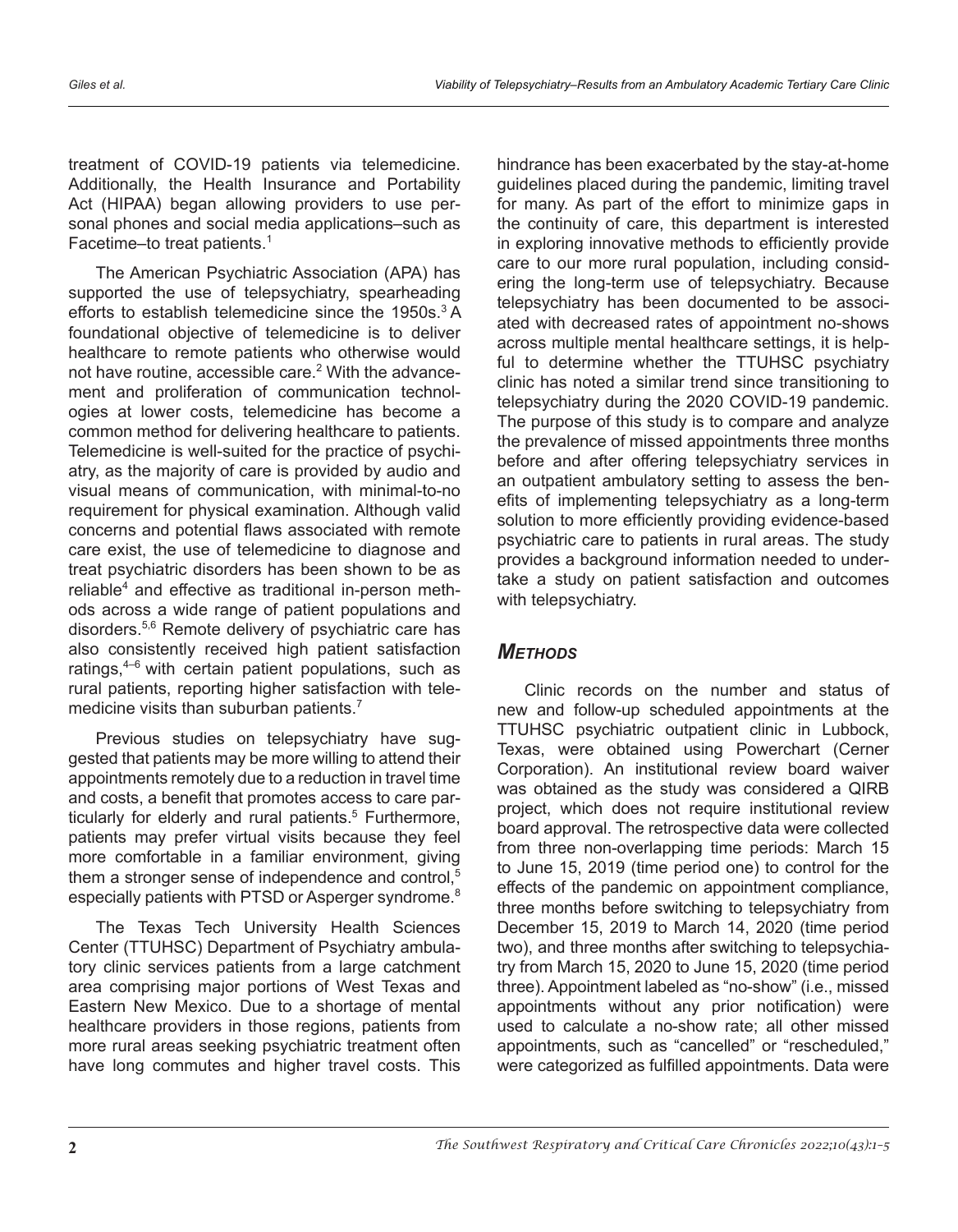|                     | <b>Total number of Appointments</b> |                           |                         |
|---------------------|-------------------------------------|---------------------------|-------------------------|
| <b>Time Period</b>  | $n = 6657$                          | <b>Number of No-Shows</b> | <b>Percent No-Shows</b> |
| Mar 15–Jun 15, 2019 | $1093(16.4\%)$                      | 133                       | $12.2\%$                |
| Dec 1–Mar 14, 2019  | 2790 (41.9%)                        | 234                       | $8.4\%$                 |
| Mar 15–Jun 15, 2020 | 2774 (41.7%)                        | 142                       | $5.1\%$                 |

**Table 1. Percentages of No-shows Relative to Number of Visits Across Three Time Periods**

analyzed using chi square analysis with significance set to  $\alpha$  < 0.05 to determine the relationship between time period and no-show frequency.

# *Results*

A total of 6657 appointments were scheduled at the TTUHSC ambulatory psychiatric clinic with  $n =$ 1093 in period one (control),  $n = 2790$  in period two (before switching to telepsychiatry), and  $n = 2774$  in period three (after switching to telepsychiatry). The no-show prevalence for period one, period two, and period three were 12.16%, 8.39%, and 5.12%, respectively. Chi square analysis demonstrated a significant relationship between time period and no-show prevalence ( $p < 0.01$ ). A summary of the results can be found in Table 1.

# *Discussion*

Like many hospitals in United States, the TTUHSC outpatient psychiatry clinic began to offer telepsychiatry services in mid-March 2020 to minimize potential person-to-person viral transmission. Although not an explicit goal of the clinic at that time, we observed a decrease in no-show rate after switching to telepsychiatry. The no-show prevalence also decreased between periods one and two (12.16% vs 8.39%), possibly secondary to the influence of the global pandemic. Studies have suggested the pandemic exerted a significant mental health toll, $9$  which may have prompted a rise in appointment fulfillment. The data revealed a decreased rate between periods two and three (8.39% vs 5.12%), when we would expect the rate to remain relatively unchanged if it were solely due to the influence of COVID-19. This decrease in observed no-show frequency three months after

transitioning to telepsychiatry suggests using virtual visits may have increased patient visit compliance in a relatively short period of time.

The current literature provides some insight as to why no-show rates decreased during the three months of implementing telepsychiatry. Removing the necessity of travel for some patients can mean fewer workdays missed<sup>5</sup> and decreased cost of travel, especially during rising fuel prices.<sup>5,8</sup> Because a significant portion of patients seen at our psychiatric outpatient clinic are out-of-county and even out-of-state residents, reduced burdens of travel may have contributed to the study's observed decrease in no-show rates. This becomes especially important during times of increase in fuel prices or states of emergency. Similarly, telepsychiatry visits may be more convenient for certain patients, such as the elderly, who suffer from multiple comorbidities and tend to account for a large proportion of rural populations.<sup>5</sup> This is important for the TTUHSC psychiatry clinic to consider, as many patients we serve live in rural settings. In addition to minimizing the patient's financial, physical, and time requirements, talking to a provider through a virtual medium may also ease the anxiety and fear of patients' running into their peers and coworkers and risking being stigmatized for seeking psychiatric help.<sup>5</sup> Telepsychiatry may offer an emotional safety net for apprehensive young patients, which may in turn lower the stress of the parents and guardians responsible for setting up appointments and facilitating attendance.<sup>10</sup> This increased comfort afforded by the ability to hold visits in a preferred environment may have encouraged patients to be more willing to attend their virtual appointments, thereby minimizing no-show rates.

Telemedicine in general is, of course, not perfect. One of the most obvious potential difficulties with telepsychiatry stems from the necessity of relying on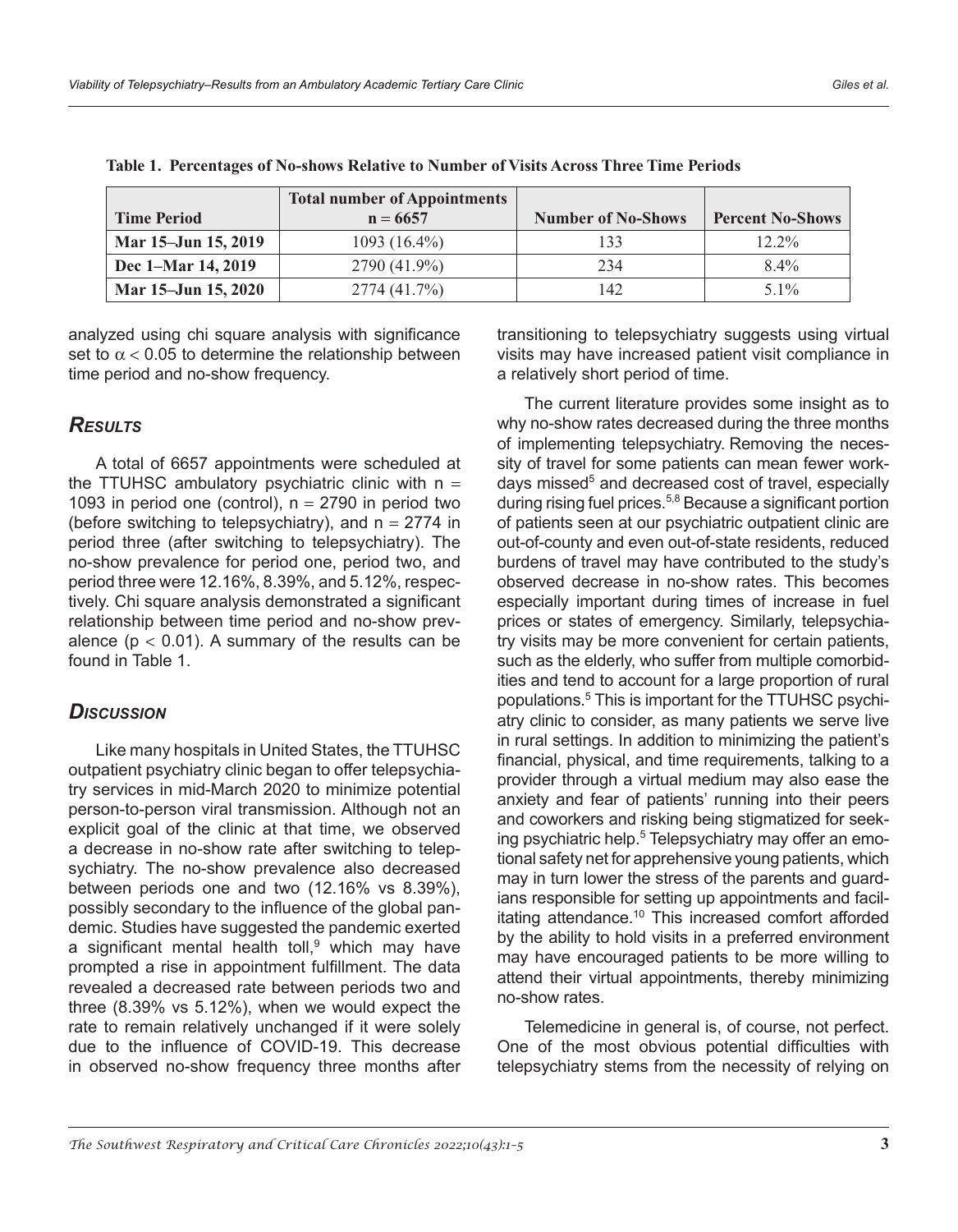modern technology to deliver patient care. Mental health providers may be reluctant to offer remote services because of their unfamiliarity of the equipment and software required to implement telepsychiatry.<sup>8,11</sup> Patients may also have similar reservations, $4,6$  especially as reliable Internet services may not be widely available in some rural areas. In addition, the start-up costs of telepsychiatry can be a barrier to smaller community-based clinics that must purchase up to date equipment and compatible software and provide training to medical staff on the use of this technology.<sup>12</sup> HIPPA requirements can also increase barriers to establish telepsychiatry at various medical practices. In addition, Raveesh et al.<sup>13</sup> discussed the possibility that providers intentionally or unintentionally coerce patients into using telepsychiatry over traditional in-person visits, assuming it is more convenient or profitable for the provider to treat patients virtually. Another concern of telepsychiatry is the question of how secure patient information truly is during telemedicine visits.<sup>4,6,13</sup> Transparency is inevitably lost when neither the physician nor patient can confirm who else may be present during the virtual appointment, or when visual confirmation of a person's actions can be ascertained from only the mid-torso and up.<sup>13</sup>

### *Limitations*

This study has definite limitations. During lockdown, televisits would avoid missed work for people working remotely at home. However, after lockdowns were relaxed, and people returned to work at the workplace, televisits would still theoretically require time off from work. Hence it would be helpful to see if improved no-show rates persisted after lockdowns were relaxed. It should also be noted that a patient can easily cancel a telehealth appointment last minute, which then counts as a cancellation and not a no-show, which then biases the no-show count. Prior to the telemedicine era, no-shows were counted only when the patient physically did not show up to the appointment prior to cancellation. Another limitation is the lack of data regarding the actual number of billable appointments that occurred, which would have been useful to include in the analyses.

### *Conclusion*

This study suggests a possible benefit of continuing to provide telepsychiatry services at the TTUHSC outpatient psychiatry clinic as it fully resumes regular operations. Offering telemedicine options to patients may increase attendance compliance and significantly help the subset of rural patients who are disproportionately burdened by the nature of their location. The West Texas and bordering New Mexico regions have numerous small communities that may not have easy accessibility to mental health services that much larger, metropolitan areas have. It is our goal to better understand the unique burdens of these communities and adapt our psychiatric services to meet their needs. While the results of this study suggest telepsychiatry may promote appointment compliance in as little as three months, further evaluation and discussion must continue to assess the efficacy and logistics of incorporating a full-time telepsychiatry service. Expansion of access to mental health services should not come at the expense of patient privacy or quality of care. More studies of the potential costs and benefits of implementing telepsychiatry services are necessary to assess whether remote delivery of care is a viable solution to expand the accessibility of psychiatric services to a large area in West Texas and Eastern New Mexico.

**Article citation:** Giles C, Amor W, Sarangi A, Baronia R, Kim D, Gude J. Viability of telepsychiatry–results from an ambulatory academic tertiary care clinic. The Southwest Respiratory and Critical Care Chronicles 2022;10(43):1–5

**From:** Department of Psychiatry (CG, WA, RB, DK), Texas Tech University Health Sciences Center, Lubbock, Texas; Menninger Department of Psychiatry (AS), Baylor College of Medicine, Texas; Jersey Shore University Medical Center (JG), Neptune City, New Jersey **Submitted:** 1/17/2022

**Accepted:** 4/7/2022

**Conflicts of interest:** none This work is licensed under a Creative Commons Attribution-ShareAlike 4.0 International License.